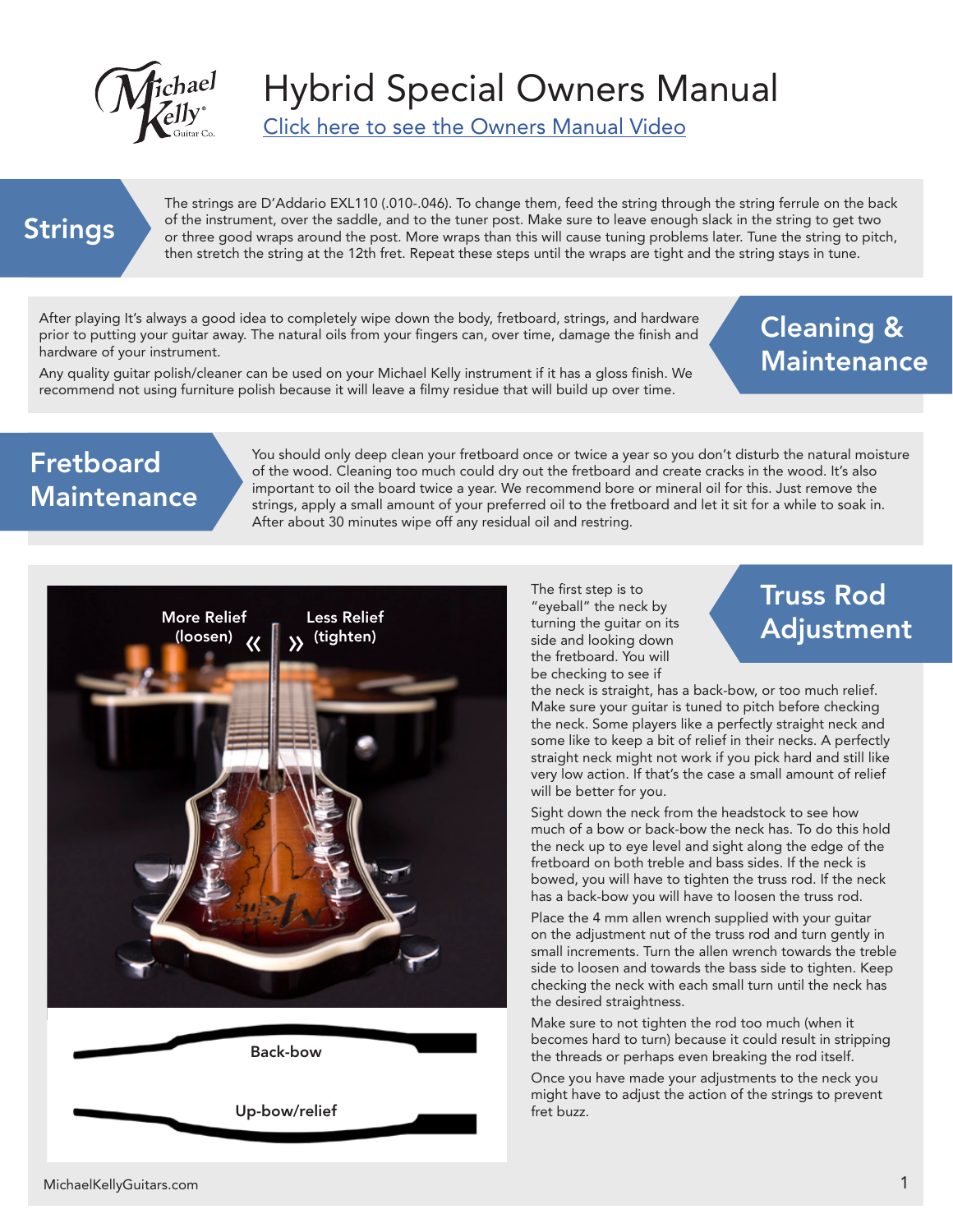

Click here to see the Owners Manual Video

#### String Action

Unless you are experienced in making adjustments to the size and shape of an acoustic saddle it's best to have this done by a professional.

The 3-way toggle located on the lower cutaway is for magnetic pickup selection. When the switch is in the up position the neck pickup is engaged. The middle position engages the neck and bridge, and in the down position only the bridge pickup is engaged.

The 3-way toggle located on the lower bout of the guitar is for selection of the magnetic pickups, acoustic transducer, or both. In the up position the acoustic transducer under the saddle is engaged producing the guitars acoustic sound. In the middle position the magnetic and acoustic electronics are engaged producing a blend of electric and acoustic sounds. In the down position the magnetic pickups are engaged and the guitar produces the tradition electric guitar sound.

The knob closest to the bridge is the master volume for the magnetic pickups. Turning this knob will raise and lower the volume of both the neck and bridge pickups. This knob is also used to engage the coil tap for both pickups. Pulling the knob up will spilt the coils of the neck and bridge pickup simultaneously. The next knob is the volume for the acoustic transducer. Turning this knob will raise and lower the acoustic volume produced by the under saddle acoustic transducer. The last knob is the tone control for the magnetic bridge and neck pickup.



#### Controls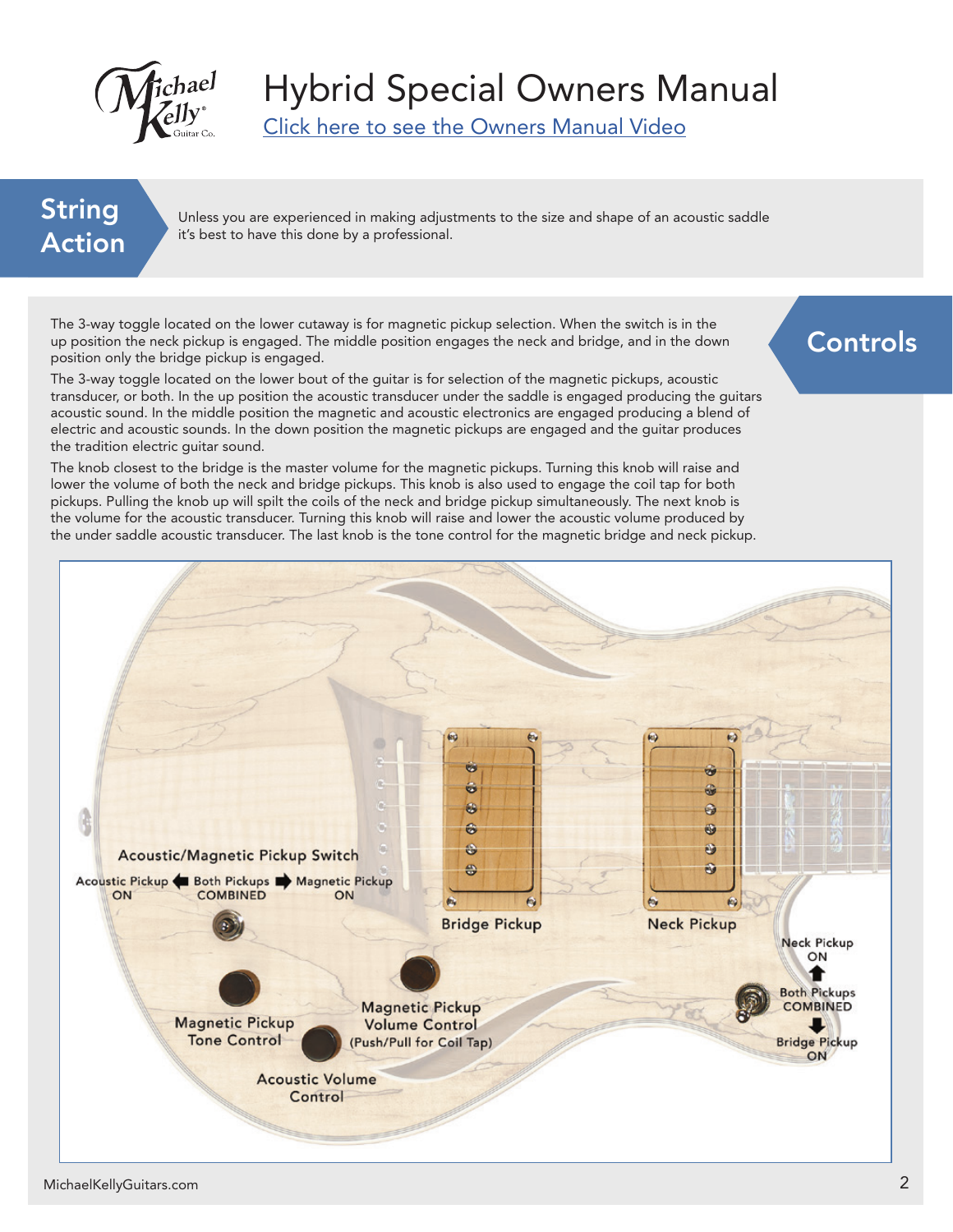

Click here to see the Owners Manual Video

#### **Output** Jack

The output jack is a special 5 pin stereo jack that turns the battery on when plugged in and also acts to split the electric and acoustic signal to two separate sources when using a stereo Y-cable (not included).



The Fishman Powerchip can be found by removing the control cover on the lower back of the your Hybrid. Adjust the small rotary trim pot on the backside of the Powerchip to match piezo and magnetic pickup levels. Move the Phase jumper on the backside of the Powerchip to eliminate phase cancellation between the piezo and magnetic pickups.

#### Piezo Trim and Phase

#### Battery Replacement

The Fishman powerchip requires a 9-volt battery for operation. The battery compartment is the oval control cover on the back of the Hybrid. For optimum performance always use a 9-volt alkaline battery. The average life of an alkaline 9-volt in this model is 200 hours.